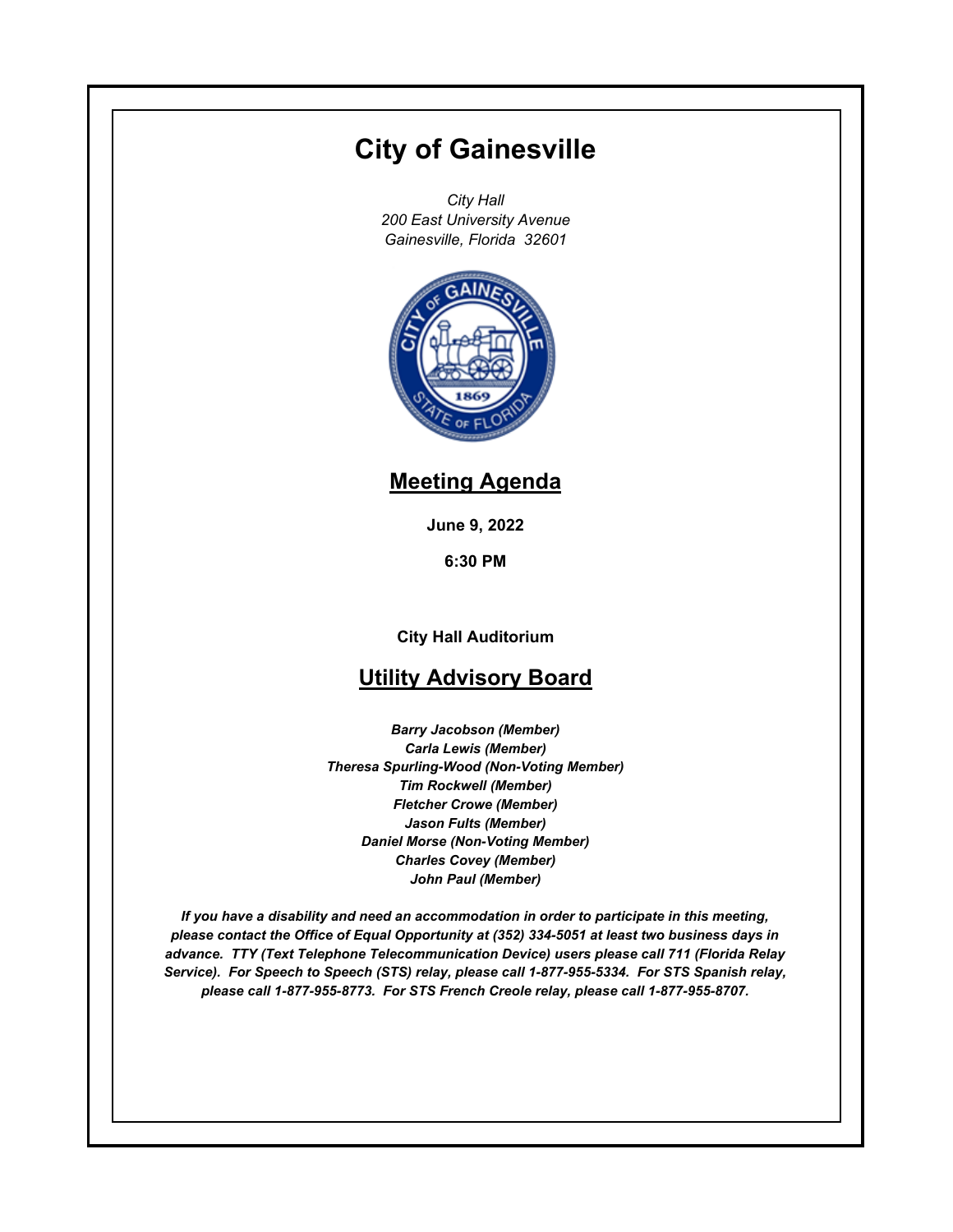#### **CALL TO ORDER**

#### **ROLL CALL**

#### **APPROVAL OF MINUTES**

### [211302.](http://gainesville.legistar.com/gateway.aspx?m=l&id=/matter.aspx?key=34084) **UAB Meeting Minutes for April 14, 2022 Regular Meeting, April 26, 2022 Workshop and May 12, 2022 Regular Meeting (B)**

*Explanation: Minutes for the April 14th regular meeting and April 26th workshop were presented at the May 12th meeting, but had to be deferred due to lack of quorum. They are presented again for board approval along with the minutes from the May 12, 2022 regular meeting (which became a workshop due to lack of quorum.)*

*Fiscal Note: None.*

| <b>RECOMMENDATION</b> | Approve minutes as drafted.                  |
|-----------------------|----------------------------------------------|
|                       | 211302 UAB 4-14-22 Meeting Minutes 20220609  |
|                       | 211302 UAB 4-26-22 Workshop Minutes 20220609 |
|                       | 211302 UAB 5-12-22 Meeting Minutes 20220609  |

#### **ADOPTION OF THE AGENDA**

#### **STATE OF THE UTILITY**

[211330.](http://gainesville.legistar.com/gateway.aspx?m=l&id=/matter.aspx?key=34112) **GRU Operational Update (NB)**

*Explanation: Staff is prepared to give a brief update on GRU's recent operations.*

*Fiscal Note: None.*

**RECOMMENDATION** *Hear a brief update from staff.*

#### **CITIZEN COMMENT**

#### **NEW BUSINESS**

#### [211112.](http://gainesville.legistar.com/gateway.aspx?m=l&id=/matter.aspx?key=33894) **The Energy Authority (TEA) Guaranty Increase (B)**

*Explanation: GRU is a member of TEA, an organization comprised of seven public power organizations throughout the United States, whose primary function*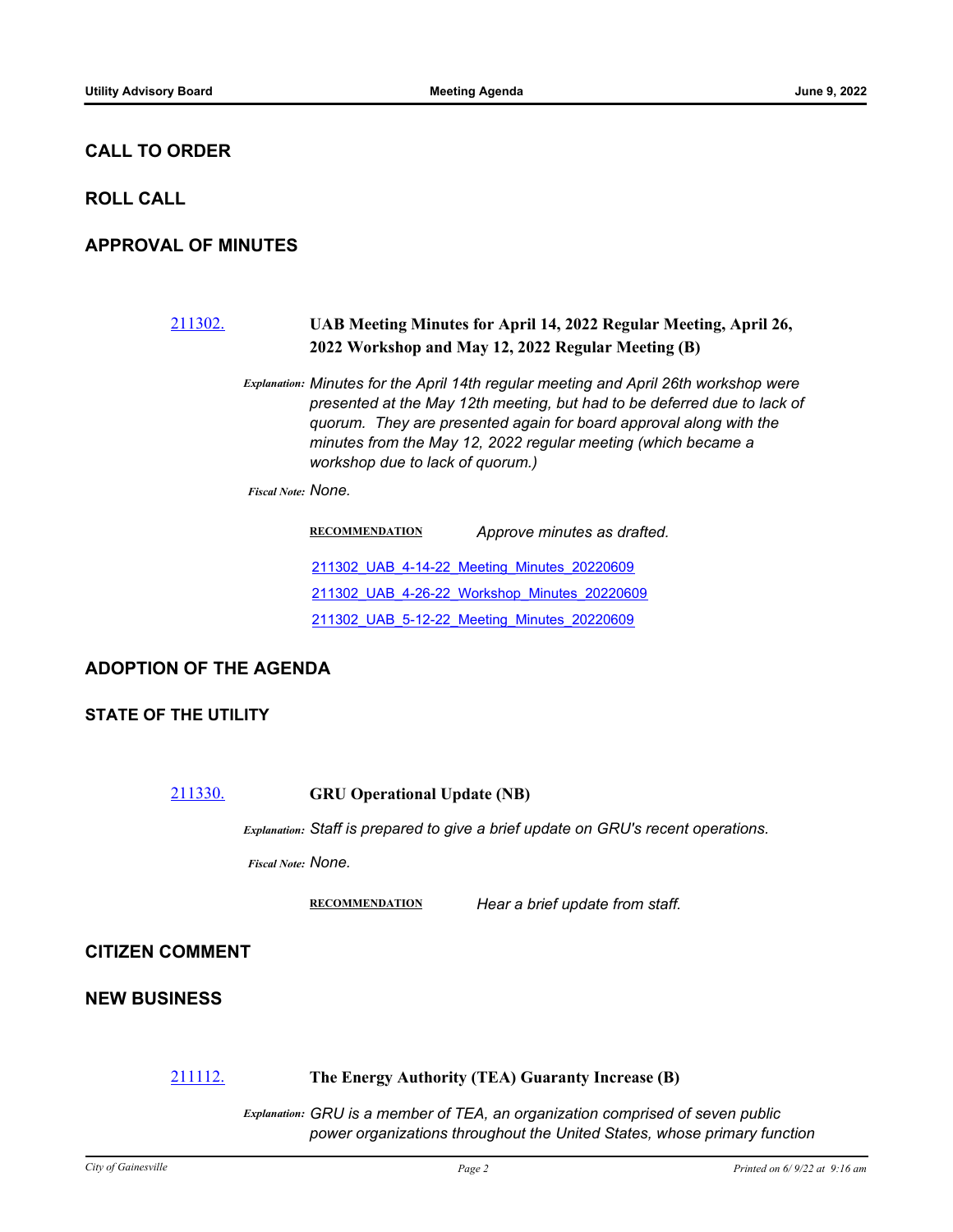*is to leverage economies of scale to bring benefits to public power entities across the country. TEA provides a number of services to GRU including power trading, risk management and hedging, commodities market forecasting, and advanced analytics. GRU is currently a one-seventeenth share member.* 

*As part of this function, TEA, through its members, must guaranty that it will pay for power purchased from others. This is accomplished through a Restated and Amended Advance Agreement, which was first approved by the City Commission on February 28, 2000 and a revised version that was approved by the City Commission on April 23, 2001. The revised Agreement provided that GRU's share of the maximum guaranty (in the form of cash, Bank Letter of Credit or Trade Guaranty) was \$9,642,857.12 for the electric system. However, the wholesale energy market has continued to become more complex and the power purchase volumes are much larger. Therefore, it is necessary to increase our guarantee to \$15,000,000 effective June 1, 2022 and to \$20,000,000 effective December 1, 2022.* 

*This item was presented to the City Commission on April 21, 2022, at which time they approved staff's request to authorize the General Manager or his designee to execute the revised Restated and Amended Electric Advance Agreement. We were unable to bring it to the UAB first due to time constraints, but felt it important to make the UAB aware of the change.*

Fiscal Note: GRU and/or the other members of TEA would be required to pay in the *unlikely instance that TEA was unable to pay.*

> **RECOMMENDATION** *Hear an informational presentation from TEA and GRU staff.*

[211112\\_TEA\\_Presentation\\_20220609](http://Gainesville.legistar.com/gateway.aspx?M=F&ID=07afc49f-d99c-40c8-97c3-d028f68dda64.pdf)

#### [200693.](http://gainesville.legistar.com/gateway.aspx?m=l&id=/matter.aspx?key=32236) **Discussion of 2019 Integrated Resource Plan (IRP) Results (B)**

*Explanation: The Integrated Resource Plan is a strategic planning tool used by utilities to study different options to meet the future generation needs of its system. GRU completed an initial Integrated Resource Plan that was finalized in 2019. The methodology, inputs, and results of an IRP are important to building GRU's strategic path to net-zero going forward. Staff will discuss GRU's current IRP and give a brief update on plans for the upcoming IRP.*

*Fiscal Note: None*

**RECOMMENDATION** *Hear staff presentation on the methodology, scope, and results of the 2019 Integrated Resource Plan, as well as a brief update on planning for the new IRP.*

[200693\\_IRP\\_2019\\_Presentation\\_20220609](http://Gainesville.legistar.com/gateway.aspx?M=F&ID=dc037989-5a3c-4afe-b1bd-1df812e4766e.pdf)